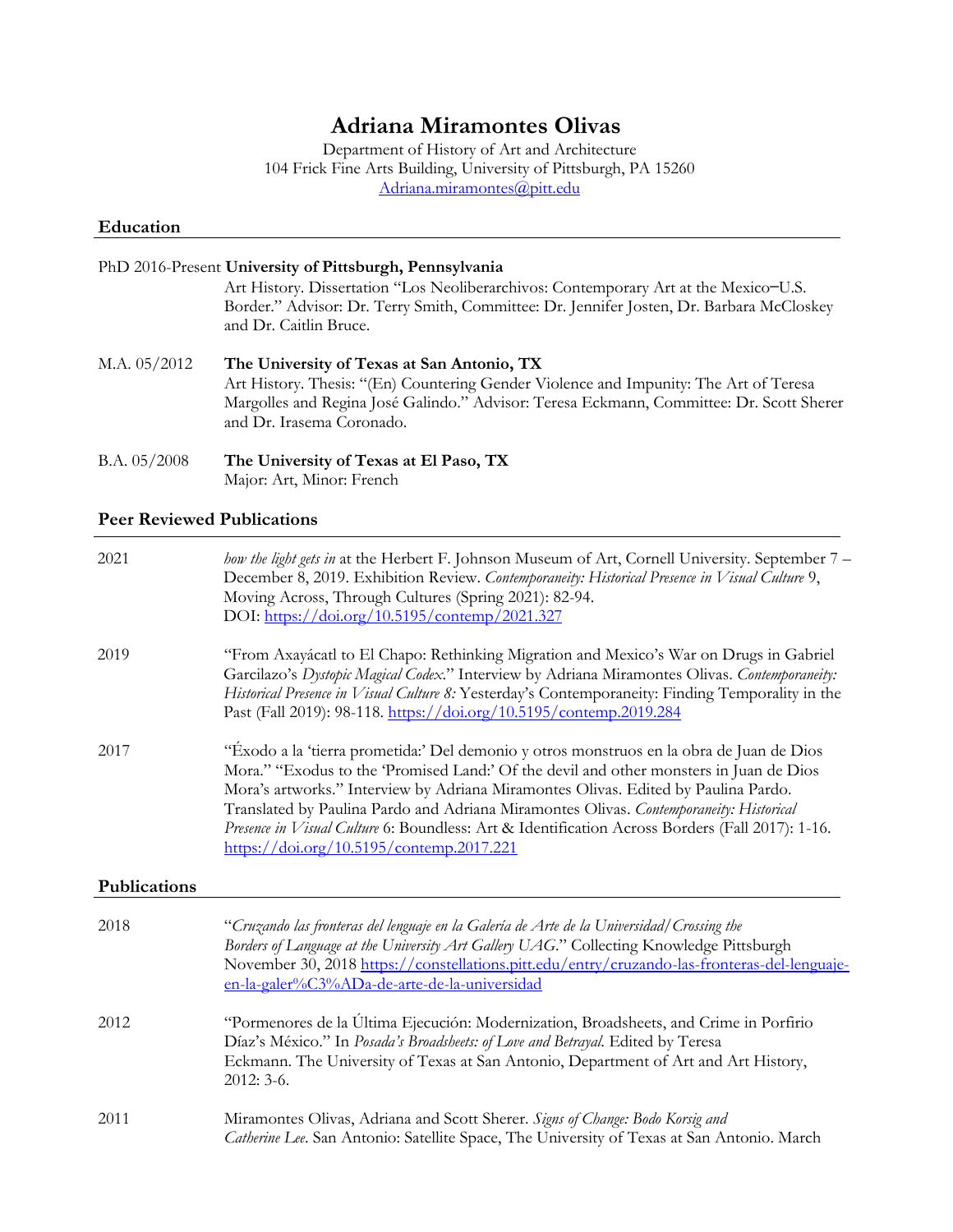|                     | 2011: 7-8.                                                                                                                                                                                                                                                                                                                                                                                |
|---------------------|-------------------------------------------------------------------------------------------------------------------------------------------------------------------------------------------------------------------------------------------------------------------------------------------------------------------------------------------------------------------------------------------|
| 2010                | "Rubén Ortiz Torres." In Neo-Mexicanism, A New Figuration: Mexican Art of the 1980s,<br>Rocio Maldonado: Nature Human Nature and Javier De La Garza: Climate Change. Edited<br>by Teresa Eckmann. The University of Texas at San Antonio, 2011: 18.                                                                                                                                       |
| 2010                | "Julio Galán." In Neo-Mexicanism, A New Figuration: Mexican Art of the 1980s, Rocio<br>Maldonado: Nature Human Nature and Javier De La Garza: Climate Change. Edited by<br>Teresa Eckmann. The University of Texas at San Antonio, 2011: 19.                                                                                                                                              |
| <b>Reviews</b>      |                                                                                                                                                                                                                                                                                                                                                                                           |
| 09/19               | Peer-Reviewer (blind) for the journal H-ART Revista de Historia, Teoria y Crítica de<br>Arte, Universidad de los Andes, Facultad de Artes y Humanidades, Bogotá, Colombia. Issue 6:<br>Soft Interventions: Knitting, Embroidery and Textiles as Challenges to the Art Historical and<br>Social Canon. Guest Editor: Karen Cordero Reiman<br>https://revistas.uniandes.edu.co/journal/hart |
| <b>Translations</b> |                                                                                                                                                                                                                                                                                                                                                                                           |
| 2019                | Translation: Hegelian Dancers. Translated by Lily Brewer. Edited by Adriana Miramontes<br>Olivas. Sedimenta. 9 January 2019 http://sedimenta.org/hegelian-dancers/                                                                                                                                                                                                                        |
| 2006                | 2006 UTEP Department of Art Biennial Faculty Exhibition/Exhibición Bienal del Cuerpo<br>Docente del Departamento de Arte UTEP 2006, exh. cat. Translated by Victoria A. Garcia,<br>Alessandro Corona and Adriana Miramontes. El Paso: Stanlee and Gerald Rubin Center for<br>the Visual Arts. The University of Texas at El Paso. Jan 2-Feb 25, 2006.                                     |
|                     | <b>Conferences, Presentations, Papers</b>                                                                                                                                                                                                                                                                                                                                                 |
| 10/21               | "Art in an Age of Planetary Entanglement: A Conversation Between Artists, Curators, and Art<br>Historians." Fifth Annual International Conference on Border Studies: Everyday Borders,<br>Virtual Conference, Office of Global Engagement, The University of Texas Rio Grande Valley<br>(upcoming October 27-29, 2021).                                                                   |
| 03/21               | "Del femi-juvenicidio al neoliberarchivo: Art, Archives, and the Pursuit of Human Rights." In<br>Crimes Against Humanity in Latin America: Mexico, Center for Latin American Studies,<br>University Center for International Studies, University of Pittsburgh, March 8, 2021.<br>https://www.youtube.com/watch?v=Yh4LMtkM1K0.                                                            |
| 12/20               | "Teresa Margolles's Neoliberarchivo: Contemporary Art from the Mexico-U.S. Border." In<br>Preserving the Ephemeral: Performance and the Archive in Latin America, Virtual Conference<br>SECAC 4 December 2020.                                                                                                                                                                            |
| 03/20               | "Los Neoliberarchivos: The Body in Contemporary Art from the Mexico-U.S. Border."<br>Dissertation workshop "Living Histories of Art from Latin America: A Workshop with<br>Gerardo Mosquera." Department of Art History and Archaeology, University of Maryland,<br>College Park, Maryland March 5-6, 2020.                                                                               |
| 03/19               | "Three UAG Exhibits," Colloquium. Presentation on the exhibit "Global Gestures: Postwar<br>Abstraction from the Lowenthal Collection" and "Spatial Rhythm #7" by Alberto Collie.<br>University Art Gallery, UAG Frick Fine Arts Building, University of Pittsburgh, March 6,<br>2019.                                                                                                     |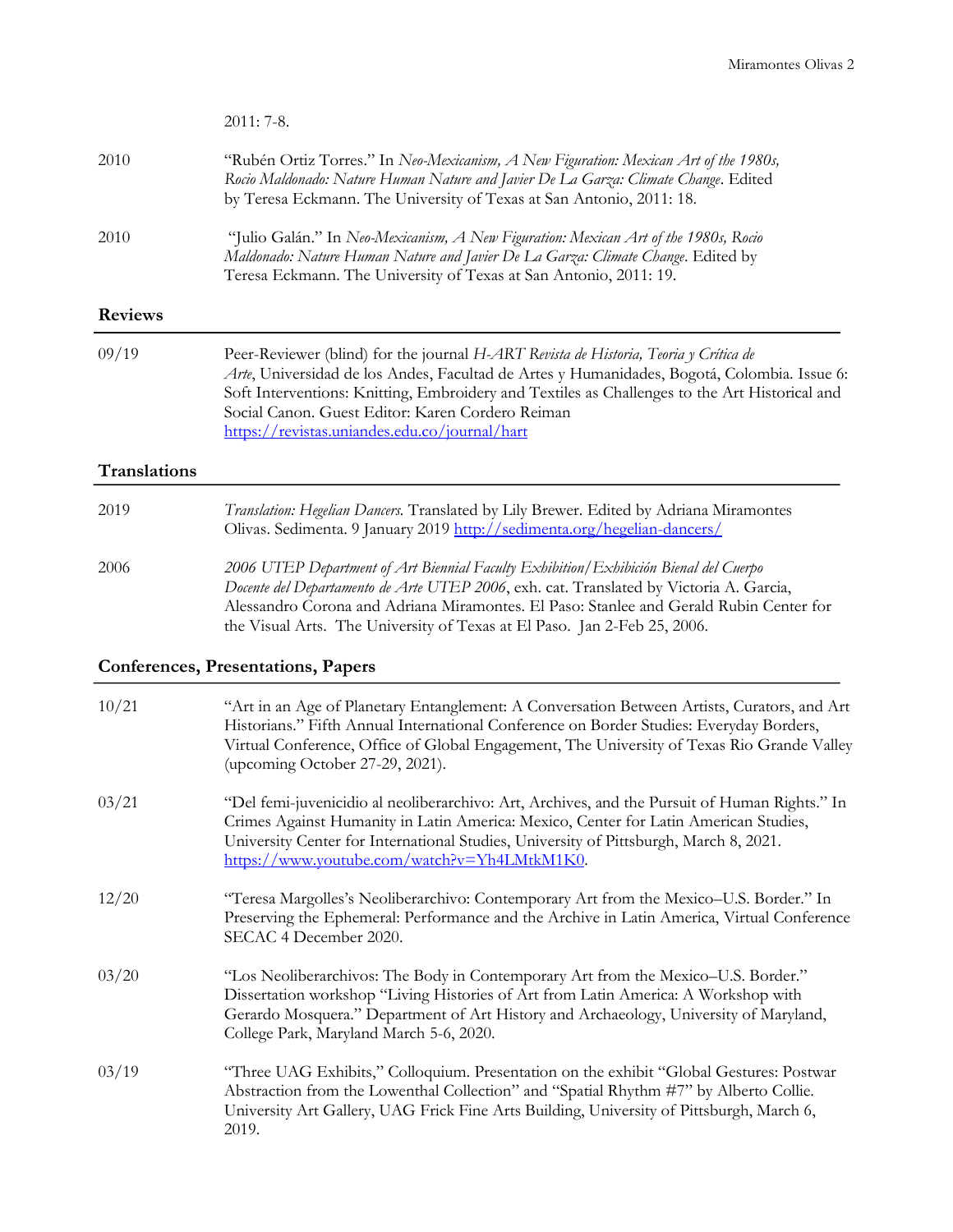| 03/17 | "The University Art Gallery as an Art History Classroom," Alexandra Carapella, Paulina<br>Pardo, Emily Mazzola, and Adriana Miramontes Olivas, 17th Annual University of Pittsburgh<br>Kenneth P. Dietrich School of Arts and Sciences Grad Expo, March 24, 2017 University of<br>Pittsburgh, Pennsylvania. |
|-------|-------------------------------------------------------------------------------------------------------------------------------------------------------------------------------------------------------------------------------------------------------------------------------------------------------------|
| 10/14 | "The Post-Duchampian Object and Its Implications," Chair, Mid-America College Art<br>Association, Mash-Up: Navigating Art and Academia in this Millennium, October 22-<br>October 25, 2014, San Antonio, Texas.                                                                                             |
| 10/14 | "Remembering the Women of Ciudad Juárez," Mid-America College Art Association,<br>Mash-Up: Navigating Art and Academia in this Millennium, October 22-October 25, 2014,<br>San Antonio, Texas.                                                                                                              |
| 11/12 | "Activism and Women's Protests in Ciudad Juarez: Teresa Margolles" in conjunction with<br>the exhibit: Alien Contexts: Mexico and the US. Department of Art and Art History, The<br>University of Texas at San Antonio.                                                                                     |
| 02/12 | "Pormenores de la última ejecución: Modernization, Broadsheets, and Crime in Porfirio<br>Díaz's México," Post-Independence Latin American Art Symposium, Department of Art<br>and Art History, The University of Texas at San Antonio, Art Gallery.                                                         |
| 02/12 | "Death, Violence, and Restraint: Teresa Margolles and Conceptual Art from México,"<br>Annual Research Paper Competition, College of Liberal and Fine Arts, The University of<br>Texas at San Antonio.                                                                                                       |

#### **Guest Lectures**

| 10/20 | "Radical Women: Regina José Galindo." Zoom talk in AHC 5813 Radical Women: Latin<br>American Art, Hybrid Online Course, Dr. Teresa Eckmann, 16 October 2020, University of<br>Texas at San Antonio.                                                                              |
|-------|----------------------------------------------------------------------------------------------------------------------------------------------------------------------------------------------------------------------------------------------------------------------------------|
| 02/20 | "Subversive Actions in the Americas: Art from the 1960s to Today." Guest Lecture for HAA<br>0090 Introduction to Contemporary Art - The Transnational Transition: Decolonization,<br>Identity, Diversity, Dr. Terry Smith, 20 February 2020, University of Pittsburgh.           |
| 03/19 | "Aesthetics of Dissent: From the Dirty Wars to the 'War on Drugs." Guest Lecture for HAA<br>0090 Introduction to Contemporary Art - Contemporary Art in the Americas, Dr. Terry Smith,<br>5 March 2019 University of Pittsburgh.                                                 |
| 02/18 | "Rebuilding a Nation: Art and Ideology in the Post-Revolutionary Era." Guest<br>Lecture for ARTSC 1501 Seminar: Latin America: Valladolid, Mexico, Center for Latin American<br>Studies CLAS Karen Goldman/Leonardo Solano Moraga, 6 February 2018, University of<br>Pittsburgh. |
| 03/17 | "Contesting State Violence in Contemporary Art." Skype Conference/Guest Lecture for AHC<br>4333/5813 Contemporary Mexican Art, Dr. Teresa Eckmann, 31 March 2017, The<br>University of Texas at San Antonio.                                                                     |
| 05/13 | "(En) Countering Gender Violence and Impunity: The Art of Teresa Margolles and Regina<br>Jose Galindo." Guest Lecture for AHC4333 Arts of Mexico: 1945-1994, May 2013, The<br>University of Texas at San Antonio.                                                                |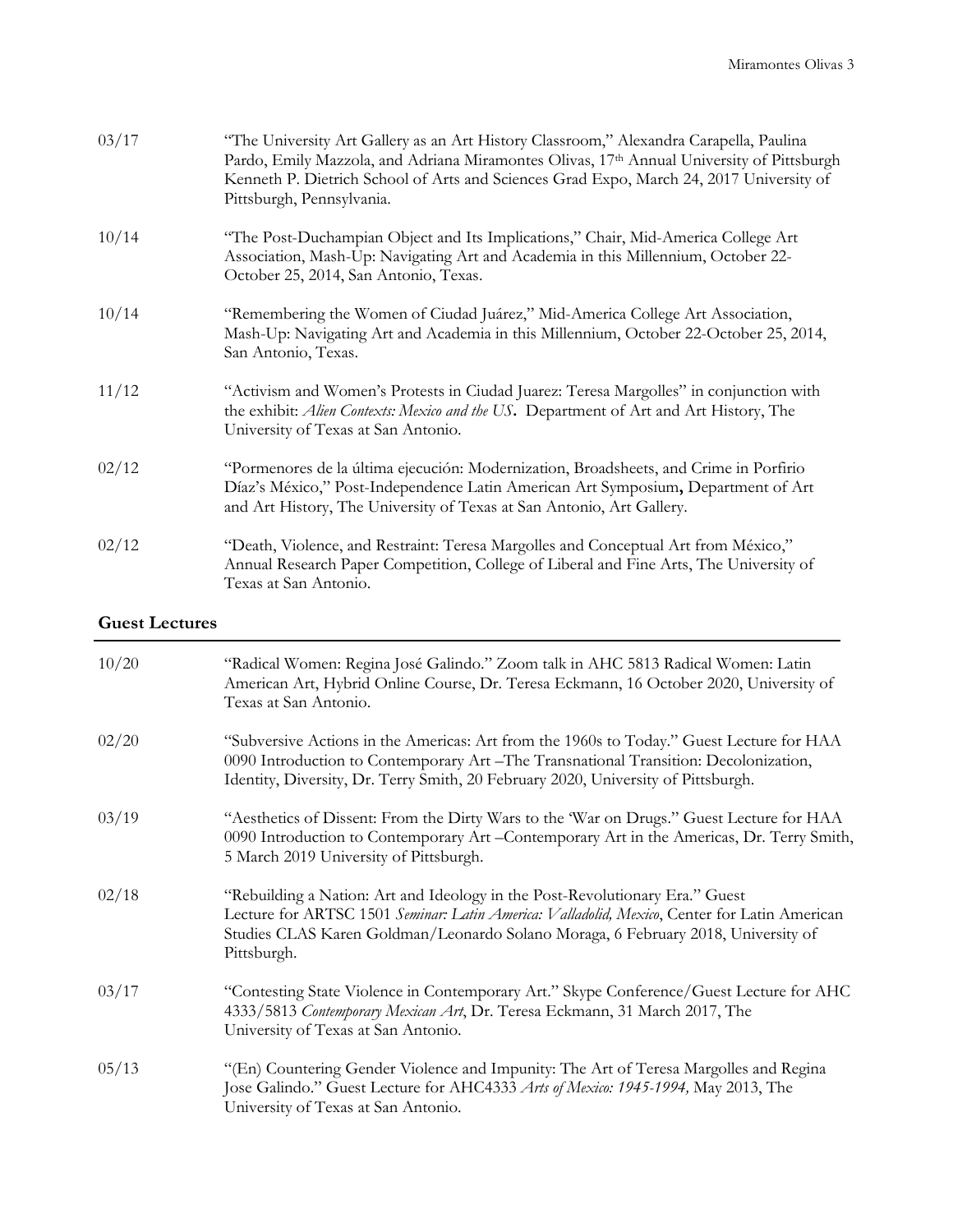# **Teaching Experience**

| $05/21 - 06/21$ | Teaching Fellow [Instructor of Record], History of Art and Architecture Department,<br>University of Pittsburgh, Pittsburgh, PA<br>"Introduction to World Art (Online): Instructor of Record - One section, 20 students<br>Online Technology: Panopto, Canvas, SpeedGrader, Turnitin, Zoom                                                                                                                  |
|-----------------|-------------------------------------------------------------------------------------------------------------------------------------------------------------------------------------------------------------------------------------------------------------------------------------------------------------------------------------------------------------------------------------------------------------|
| $08/17 - 05/18$ | Teaching Fellow, History of Art and Architecture Department, University of<br>Pittsburgh, Pittsburgh, Pennsylvania<br>"Introduction to World Art: Grader and taught recitations -Four sections, 91 students<br>Art and Politics in Modern Latin America: Grader -60 students                                                                                                                                |
| $08/12 - 07/16$ | Lecturer II, Department of Art and Art History, The University of Texas at<br>San Antonio, San Antonio, Texas<br>Survey of Art and Architecture: Prehistory to 1350 - Fifteen sections, 625 students<br>Survey of Art and Architecture in Europe from 1350 to 1750 —One section, 27 students<br>Survey of Modern Art -Nineteenth sections, 1,115 students<br>"Contemporary Art - Four sections, 95 students |
| $08/12 - 05/13$ | Adjunct Faculty, Department of Art, University of the Incarnate Word, San<br>Antonio, Texas<br>Art History: Survey of Ancient through Medieval -One section, 24 students<br>"Issues in Contemporary Art: Art and the Body: Memory, Gender, and Politics —One section,<br>22 students                                                                                                                        |
| $01/11 - 05/12$ | Teaching Assistant II [Instructor of Record], Department of Art and Art History, The<br>University of Texas at San Antonio, San Antonio, Texas<br>Survey of Art and Architecture: Prehistory to 1350 - Two sections, 30 students<br>Survey of Modern Art -Three sections, 67 students                                                                                                                       |
| $01/09 - 12/09$ | Lecturer, Instituto Tecnológico de Estudios Superiores de Monterrey, Cd. Juárez,<br>México<br>Art and Culture -One section, 30 students<br>"Modern Literature and Creative Writing -One section, 30 students<br>Art History -One section, 15 students<br>"Latin American Art - One section, 15 students                                                                                                     |
|                 | Pedagogy Training & Professional Development                                                                                                                                                                                                                                                                                                                                                                |
| 07/21           | Dismantling Oppressive Systems: Building Just Communities: Diversity Forum 2021<br>University of Pittsburgh (+6 hours)                                                                                                                                                                                                                                                                                      |
| 05/21           | <b>Supporting African American College Student Success</b><br>University Center for Teaching and Learning, University of Pittsburgh (1.5 hours)                                                                                                                                                                                                                                                             |
| 04/21           | Developing Diversity Consciousness to Foster Antiracist Practices, Cultures, and<br>Communities<br>The Office for Equity, Diversity and Inclusion, University of Pittsburgh (14 hours)                                                                                                                                                                                                                      |
| 04/2021         | Ethics and Labor in Art History: Where do we come from? What are we? Where are we<br>going?<br>James Gallery of the Graduate Center, CUNY-virtual convening (+6.5 hours)                                                                                                                                                                                                                                    |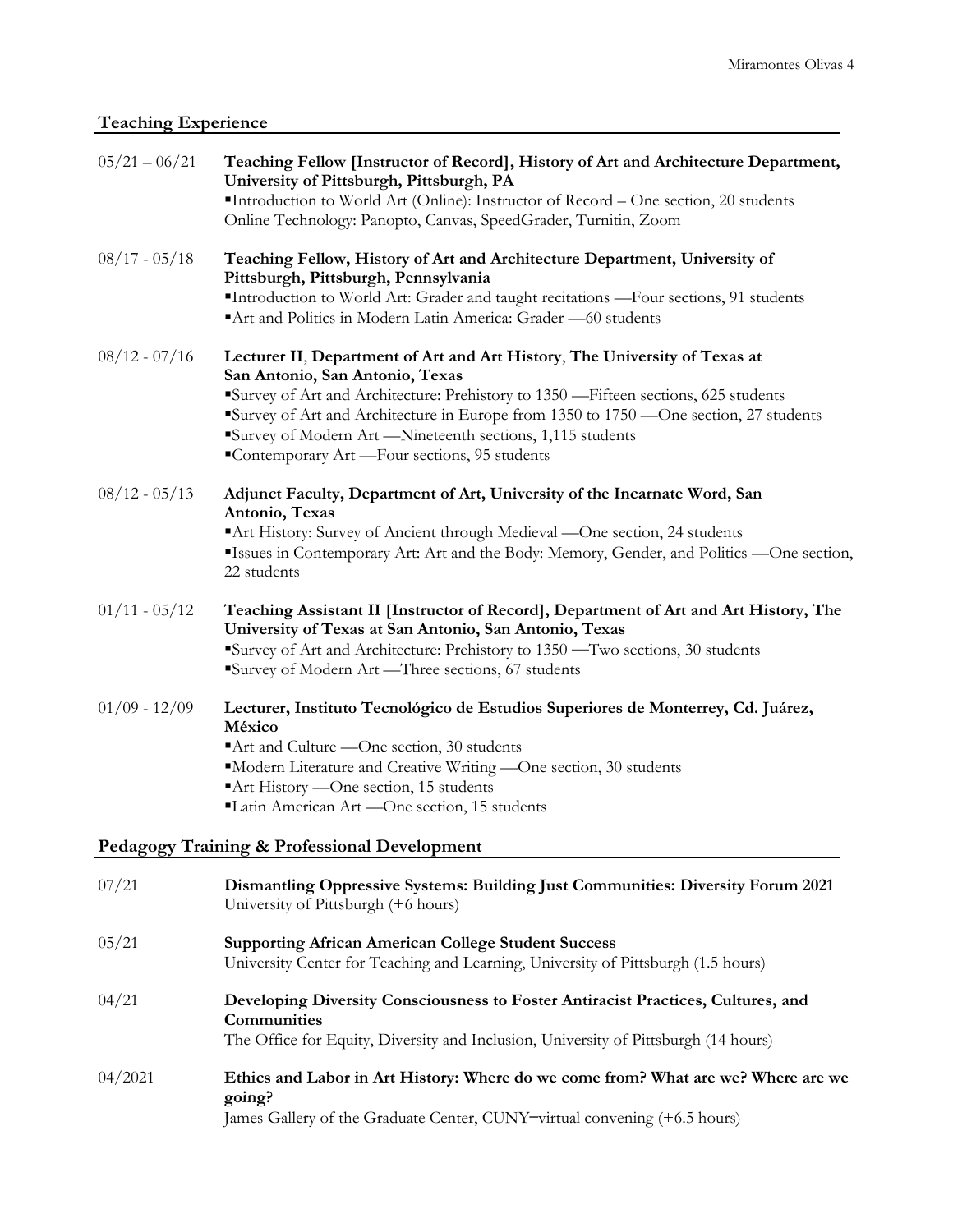| 07/2020         | 2020 Virtual Diversity Forum (formerly the Diversity Retreat) - Advancing Social<br><b>Justice: A Call to Action</b><br>University of Pittsburgh (5 hours)                                             |
|-----------------|--------------------------------------------------------------------------------------------------------------------------------------------------------------------------------------------------------|
| 06/2019         | Fourth Annual University - Wide Diversity Retreat: Instituting a Culture of Inclusion<br>University of Pittsburgh (8 hours)                                                                            |
| $06/17 - 04/18$ | <b>Achievement in Pedagogy</b><br>Graduate Student Teaching Initiative, University Center for Teaching and Learning, University<br>of Pittsburgh                                                       |
| $2010 - 2011$   | <b>Certificate in College Teaching</b><br>The University of Texas at San Antonio (10 hours)                                                                                                            |
| 01/2009         | Taller de Microenseñanza<br>Instituto Tecnológico de Estudios Superiores de Monterrey, Campus Ciudad Juárez,<br>Chihuahua, México (15 hours)                                                           |
| 05/09           | I Congreso Internacional de Técnicas Didácticas<br>Grupo de Aprendizaje Colaborativo, Instituto Tecnológico de Estudios Superiores de<br>Monterrey, Campus Ciudad Juárez, Chihuahua, México (20 hours) |
| $08/09 - 12/09$ | AsesOrE Diplomado en Asesoría y Orientación Educativa<br>Instituto Tecnológico de Estudios Superiores de Monterrey, Campus Ciudad Juárez,<br>Chihuahua, México (120 hours)                             |
| $10/09 - 11/09$ | Estrategias Didácticas para la Enseñanza de las Ciencias Sociales<br>Instituto Tecnológico de Estudios Superiores de Monterrey, Campus Ciudad Juárez,<br>Chihuahua, México (25 hours)                  |

### **Museum and Curatorial Experience**

| $08/20 - 05/21$ | Graduate Student Assistant in Museum and Community Engagement<br>History of Art and Architecture Department, University of Pittsburgh                                                                                  |
|-----------------|------------------------------------------------------------------------------------------------------------------------------------------------------------------------------------------------------------------------|
| $09/18 - 05/19$ | <b>Graduate Student Assistant, University Art Gallery</b><br>History of Art and Architecture Department, University of Pittsburgh                                                                                      |
| $08/17 - 12/17$ | Curatorial – Graduate Student in Museum Studies Exhibition Seminar<br>Art and Politics in Latin America, University Art Gallery, History of Art and Architecture<br>Department, University of Pittsburgh, Pennsylvania |
| $01/10 - 05/10$ | <b>Curatorial Intern, Art Gallery</b><br>The University of Texas at San Antonio                                                                                                                                        |
| $08/05 - 05/08$ | Curatorial Intern, Stanlee and Gerald Rubin Center for the Visual Arts<br>University of Texas at El Paso                                                                                                               |
| $01/08 - 05/08$ | Curatorial Intern, El Paso Museum of Art<br>El Paso, Texas                                                                                                                                                             |

# **Fellowships and Awards**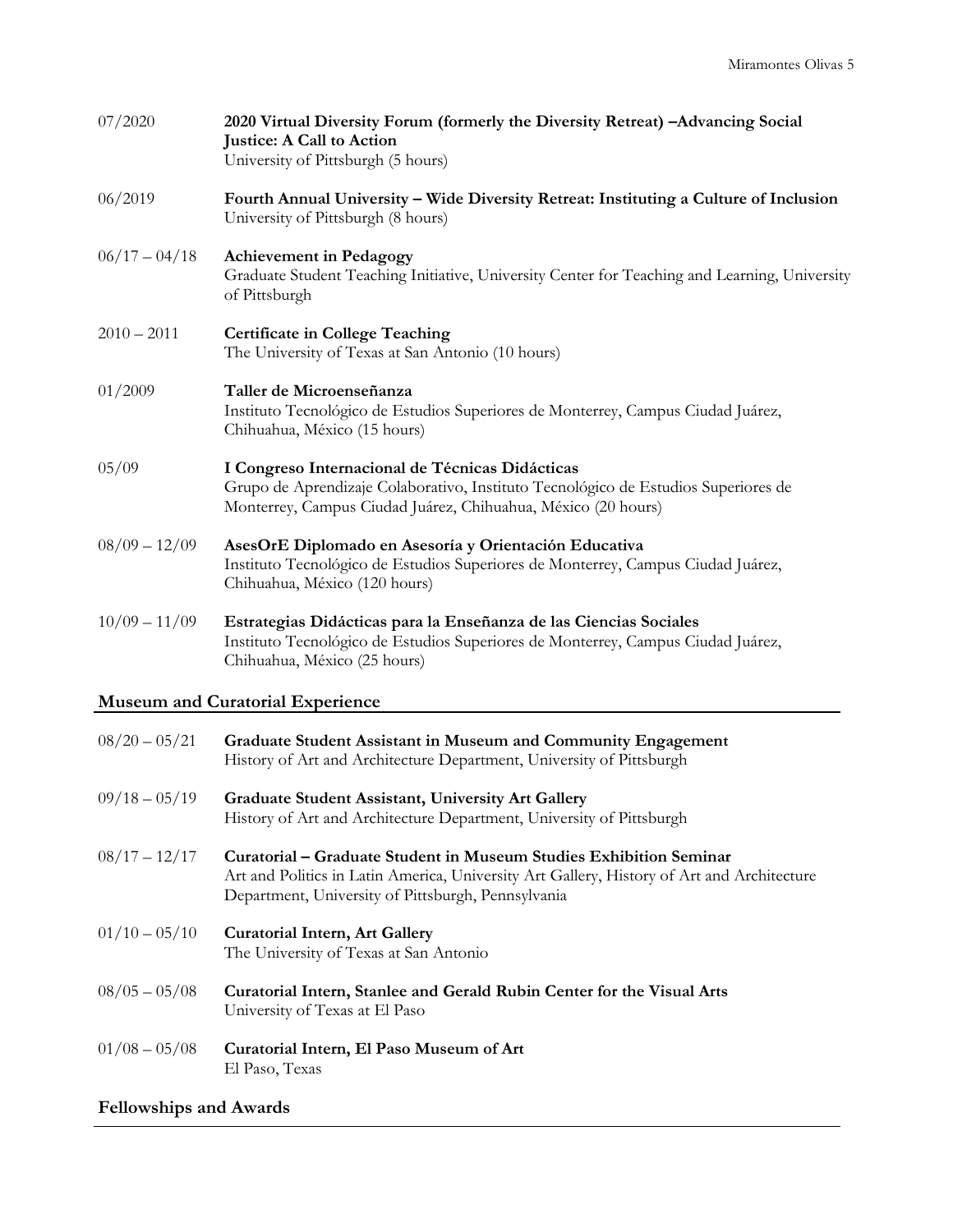| 2021-2022         | Arts and Sciences Graduate Fellow in the History of Art and Architecture Department<br>University of Pittsburgh                                                                                                                                                                     |
|-------------------|-------------------------------------------------------------------------------------------------------------------------------------------------------------------------------------------------------------------------------------------------------------------------------------|
| 2021              | Arts and Sciences Summer Research Grant, History of Art and Architecture Department,<br>University of Pittsburgh                                                                                                                                                                    |
| 2020              | Dean's Research Travel Fund, Spring & Fall -Academic Year, History of Art and Architecture,<br>Department, University of Pittsburgh                                                                                                                                                 |
| $2019 - 2020$     | Arts and Sciences Graduate Fellow in the History of Art and Architecture Department,<br>University of Pittsburgh                                                                                                                                                                    |
| 2019              | Dean's Research Travel Fund, Spring, Summer & Fall -Academic Year, History of Art and<br>Architecture Department, University of Pittsburgh                                                                                                                                          |
| 2018              | Dietrich Summer Research Fund, History of Art and Architecture Department, University of<br>Pittsburgh                                                                                                                                                                              |
| 2018              | Dean's Research Travel Fund, Spring - Academic Year, History of Art and Architecture<br>Department, University of Pittsburgh                                                                                                                                                        |
| 2017              | "Outstanding Presenter" 17th Annual University of Pittsburgh Kenneth P. Dietrich School of<br>Arts, Grad Expo, "The University as an Art History Classroom" by Emily Mazzola, Alexandra<br>Carapella, Paulina Pardo, and Adriana Miramontes, March 24 2017 University of Pittsburgh |
| 2017              | Pre-Dissertation Tinker Summer Fellowship, CLAS Center for Latin American Studies,<br>University of Pittsburgh                                                                                                                                                                      |
| 2017              | Graduate Student Assistant - Orientation Leader - Summer and Fall, History of Art and<br>Architecture Department, University of Pittsburgh                                                                                                                                          |
| 2017              | Dean's Research Travel Fund, Spring, Summer & Fall -Academic Year, History of Art and<br>Architecture Department, University of Pittsburgh                                                                                                                                          |
| $2016 - 2017$     | Alfredo D. and Luz María P. Gutiérrez Fellowship, University of Pittsburgh                                                                                                                                                                                                          |
| $2011 - 2012$     | The Carlos and Malú Alvarez Fellowship, The University of Texas at San Antonio                                                                                                                                                                                                      |
| $2010 - 2011$     | Art-Various Donors Scholarship, Department of Art and Art History, The University of Texas<br>at San Antonio                                                                                                                                                                        |
| $2006 - 2007$     | Mortar Board National Senior Honor Society, The University of Texas at El Paso                                                                                                                                                                                                      |
| $2006 - 007$      | College of Liberal Art's Dean's List, The University of Texas at El Paso                                                                                                                                                                                                            |
| Service           |                                                                                                                                                                                                                                                                                     |
| $08/21$ – Present | Graduate Student Mentor for the Hot Metal Bridge Fellow, History of Art and Architecture<br>Department, University of Pittsburgh                                                                                                                                                    |
| $09/20 - 09/21$   | Undergraduate Committee Officer, History of Art and Architecture Department, Graduate<br>Student Organization HAA GSO, University of Pittsburgh                                                                                                                                     |